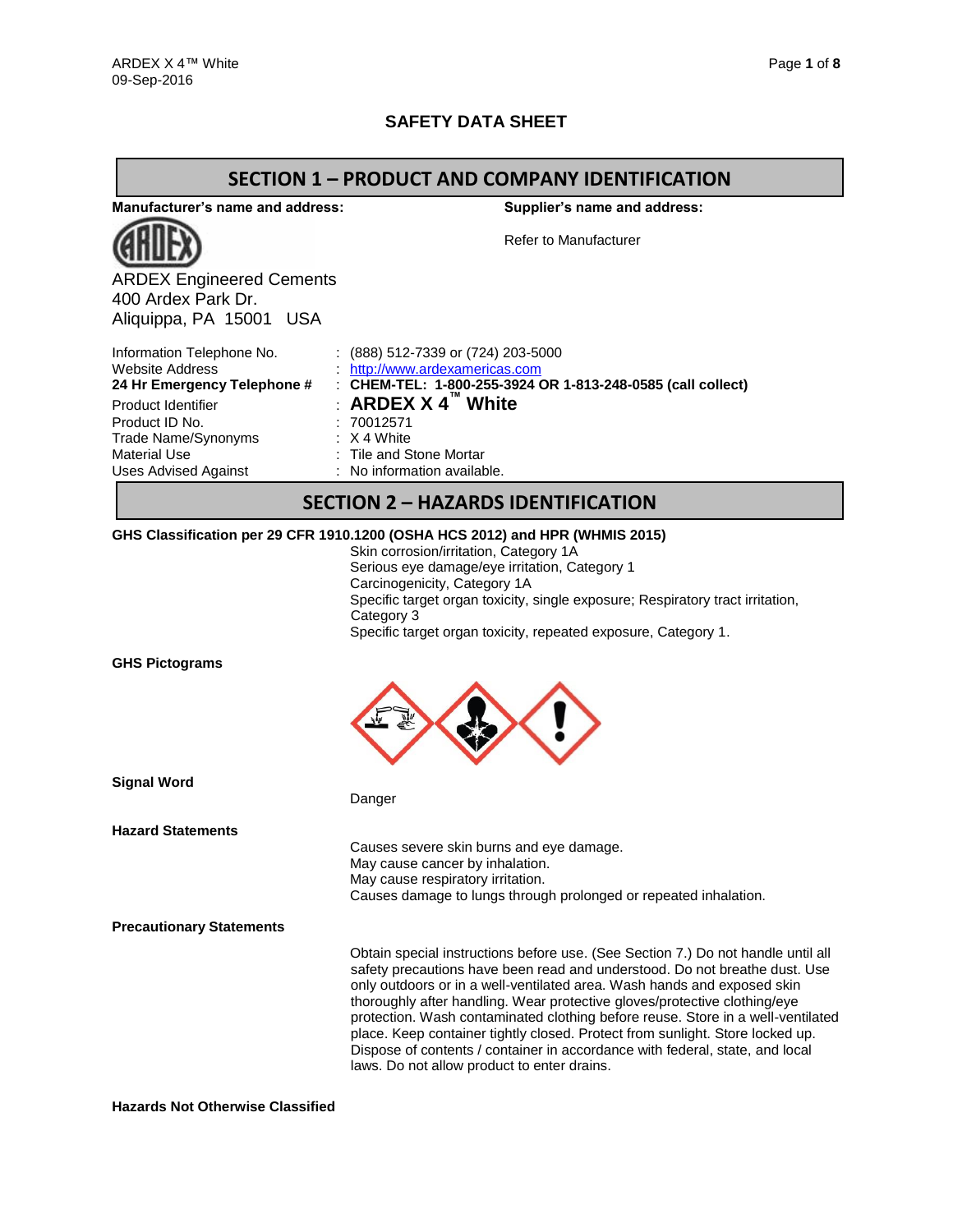None

#### **% With Unknown Acute Toxicity** : Up to 96% by weight of this product consists of ingredients with unknown acute toxicity.

## **SECTION 3 – COMPOSITION/INFORMATION ON INGREDIENTS**

| Ingredients                | CAS#       | % (by weight) |
|----------------------------|------------|---------------|
| Crystalline silica, quartz | 14808-60-7 | $30 - 60$     |
| Portland cement            | 65997-15-1 | $30 - 60$     |
| Vinyl acetate copolymer    | 24937-78-8 | $1 - 5$       |

The exact percentages of the ingredients have been withheld by the manufacturer as trade secrets.

|                                         | <b>SECTION 4 - FIRST AID MEASURES</b>                                                                                                                                                                                                                                                    |
|-----------------------------------------|------------------------------------------------------------------------------------------------------------------------------------------------------------------------------------------------------------------------------------------------------------------------------------------|
| General                                 | : Call a Poison Center or doctor if you feel unwell.                                                                                                                                                                                                                                     |
| Inhalation                              | : Remove victim to fresh air and keep at rest in a position comfortable for breathing.<br>If experiencing respiratory symptoms: call a doctor/physician.                                                                                                                                 |
| <b>Skin contact</b>                     | Remove/Take off immediately all contaminated clothing. Flush affected skin with<br>gently flowing lukewarm water for at least 20 minutes. Seek immediate medical<br>attention/advice.                                                                                                    |
| Eye contact                             | Rinse cautiously with water for several minutes. Remove contact lenses, if present<br>and easy to do. Continue rinsing. Get medical advice/attention.                                                                                                                                    |
| Ingestion                               | Rinse mouth. Do NOT induce vomiting. Call a POISON CENTER or<br>doctor/physician if you feel unwell.                                                                                                                                                                                     |
| <b>Notes for Physician</b>              | Treat symptomatically.                                                                                                                                                                                                                                                                   |
|                                         | Signs and symptoms of short-term (acute) exposure                                                                                                                                                                                                                                        |
| Inhalation                              | : Symptoms may include coughing and shortness of breath.                                                                                                                                                                                                                                 |
| Skin                                    | Symptoms may include redness and itching. Contact with wet material, or moist<br>areas of skin, causes skin burns. Skin thickening, cracking, or fissuring may occur.                                                                                                                    |
| Eyes                                    | : Direct contact may strongly irritate or burn the eyes. Could cause blindness.                                                                                                                                                                                                          |
| Ingestion                               | : Symptoms such as gastric pain, nausea, vomiting, and diarrhea may occur.                                                                                                                                                                                                               |
| Effects of long-term (chronic) exposure |                                                                                                                                                                                                                                                                                          |
|                                         | Prolonged inhalation may cause adverse lung effects with symptoms including<br>coughing and shortness of breath. Repeated or prolonged inhalation of fine dusts<br>may cause severe scarring of the lungs, a disease called silicosis, and alveolar<br>proteinosis (lower lung disease). |
|                                         | Indication of need for immediate medical attention or special treatment                                                                                                                                                                                                                  |
|                                         | Difficulty breathing persists after removing the person to fresh air.                                                                                                                                                                                                                    |
|                                         | Any burn to the skin.                                                                                                                                                                                                                                                                    |
|                                         | Any exposure to the eye which causes irritation.                                                                                                                                                                                                                                         |
|                                         | Ingestion.                                                                                                                                                                                                                                                                               |
|                                         | <b>SECTION 5 - FIRE FIGHTING MEASURES</b>                                                                                                                                                                                                                                                |

| Suitable extinguishing media               | : Carbon dioxide, dry chemical powder, foam.                                                                                      |
|--------------------------------------------|-----------------------------------------------------------------------------------------------------------------------------------|
| Unsuitable extinguishing media             | : Water. Contact with water may cause hydration and formation of caustic alkaline<br>material.                                    |
| <b>Hazardous combustion products</b>       | : Calcium oxide, calcium oxalate, vinyl acetate, acetic acid, formic acid,<br>formaldehydes, carbon monoxide, and carbon dioxide. |
| Special fire-fighting procedures/equipment |                                                                                                                                   |
|                                            |                                                                                                                                   |

: Firefighters should wear proper protective equipment and self-contained breathing apparatus with full face piece operated in positive pressure mode. Move containers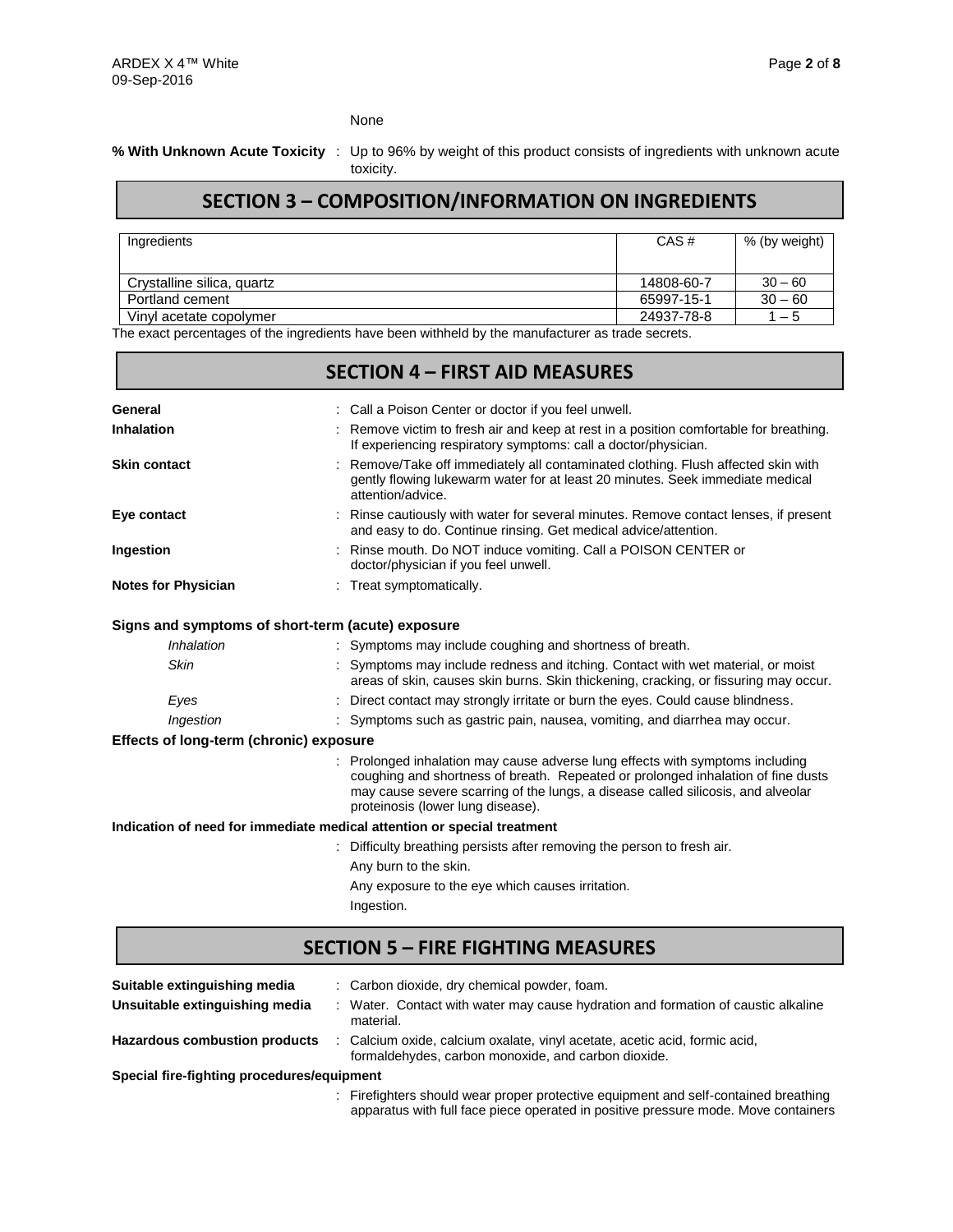from fire area if safe to do so. Water spray may be useful in cooling equipment exposed to heat and flame. After fires have been extinguished, carefully clean all equipment and surfaces exposed to fumes.

### **Environmental precautions** : Do not allow material to enter drains or contaminate ground water system.

**Fire hazards/conditions of flammability**

: Not flammable under normal conditions of use.

**Flammability classification (OSHA 29 CFR 1910.1200, WHMIS 2015)**

: Not flammable

## **SECTION 6 – ACCIDENTAL RELEASE MEASURES**

| <b>Personal precautions</b>                                                                                                                                                                                                                                                                                                                                                                                                                                |  | : Restrict access to area until completion of clean-up. All persons dealing with<br>clean-up should wear the appropriate chemically protective equipment.                                                                                                             |  |  |  |  |
|------------------------------------------------------------------------------------------------------------------------------------------------------------------------------------------------------------------------------------------------------------------------------------------------------------------------------------------------------------------------------------------------------------------------------------------------------------|--|-----------------------------------------------------------------------------------------------------------------------------------------------------------------------------------------------------------------------------------------------------------------------|--|--|--|--|
| <b>Protective equipment</b>                                                                                                                                                                                                                                                                                                                                                                                                                                |  | : Refer to Section 8 on this Safety Data Sheet, EXPOSURE CONTROLS /<br>PERSONAL PROTECTION, for additional information on acceptable personal<br>protective equipment.                                                                                                |  |  |  |  |
| <b>Emergency Procedures</b>                                                                                                                                                                                                                                                                                                                                                                                                                                |  | : If a spill/release in excess of the EPA reportable quantity is made into the<br>environment, immediately notify the national response center in the United States<br>(phone: 1-800-424-8002). Outside of the U.S. call the emergency number listed in<br>Section 1. |  |  |  |  |
|                                                                                                                                                                                                                                                                                                                                                                                                                                                            |  | US CERCLA Reportable quantity (RQ): None reported.                                                                                                                                                                                                                    |  |  |  |  |
| Methods and materials for containment and cleaning up                                                                                                                                                                                                                                                                                                                                                                                                      |  |                                                                                                                                                                                                                                                                       |  |  |  |  |
| : Ventilate area of release. Eliminate all ignition sources. Stop spill or leak at source<br>if safely possible. Contain material, preventing it from entering sewer lines or<br>waterways. Using HEPA vacuum, or other dustless methods, gather up spilled<br>material and place in suitable container for later disposal (see Section 13). Avoid<br>adding water, material becomes alkaline when wet. Notify the appropriate<br>authorities as required. |  |                                                                                                                                                                                                                                                                       |  |  |  |  |
| <b>Prohibited materials</b>                                                                                                                                                                                                                                                                                                                                                                                                                                |  | : Avoid adding water, material becomes alkaline when wet.                                                                                                                                                                                                             |  |  |  |  |
| <b>Environmental precautions</b>                                                                                                                                                                                                                                                                                                                                                                                                                           |  | Do not allow product to enter drains or waterways. Do not allow material to<br>contaminate ground water system.                                                                                                                                                       |  |  |  |  |
| Reference to other sections                                                                                                                                                                                                                                                                                                                                                                                                                                |  | : See Section 13 for disposal information.                                                                                                                                                                                                                            |  |  |  |  |

## **SECTION 7 – HANDLING AND STORAGE**

| Special packaging materials | : Always keep in containers made of the same materials as the supply container.                                                                                                                                                                                                                                                                                                                                                                                                                                                                                                                                           |
|-----------------------------|---------------------------------------------------------------------------------------------------------------------------------------------------------------------------------------------------------------------------------------------------------------------------------------------------------------------------------------------------------------------------------------------------------------------------------------------------------------------------------------------------------------------------------------------------------------------------------------------------------------------------|
| Incompatible materials      | : See Section 10.                                                                                                                                                                                                                                                                                                                                                                                                                                                                                                                                                                                                         |
| <b>Storage requirements</b> | : Store in a cool, dry, well-ventilated area. Store away from heat and open flame.<br>Avoid storing in direct sunlight. Store in original container. Keep tightly closed when<br>not in use. Do not reuse empty container without commercial cleaning or<br>reconditioning.                                                                                                                                                                                                                                                                                                                                               |
| Safe handling procedures    | : Corrosive! Wear chemically resistant protective equipment during handling. Use in<br>a well-ventilated area. Training the workers on the potential health hazards<br>associated with product dust is important. Secondary inhalation exposures could<br>occur when cleaning equipment, or when removing or laundering the clothing. Do<br>not breathe dust. Avoid contact with skin, eyes and clothing. Avoid wet or humid<br>conditions. Keep away from acids and incompatibles. Avoid and control operations<br>which create dust. Keep containers tightly closed when not in use. Wash thoroughly<br>after handling. |
| <b>Special instructions</b> | : Mixing the product according to the directions in the Technical Data Sheet will<br>produce airborne dusts, including crystalline silica. Wear a dust mast (N-95 or<br>higher) while mixing. Use ventilation to control levels of dust in the work area.                                                                                                                                                                                                                                                                                                                                                                 |

## **SECTION 8 – EXPOSURE CONTROLS AND PERSONAL PROTECTION**

**Permissible Exposure Limits** : No exposure limits have been established for the product itself. Below are exposure limits for the components in the product.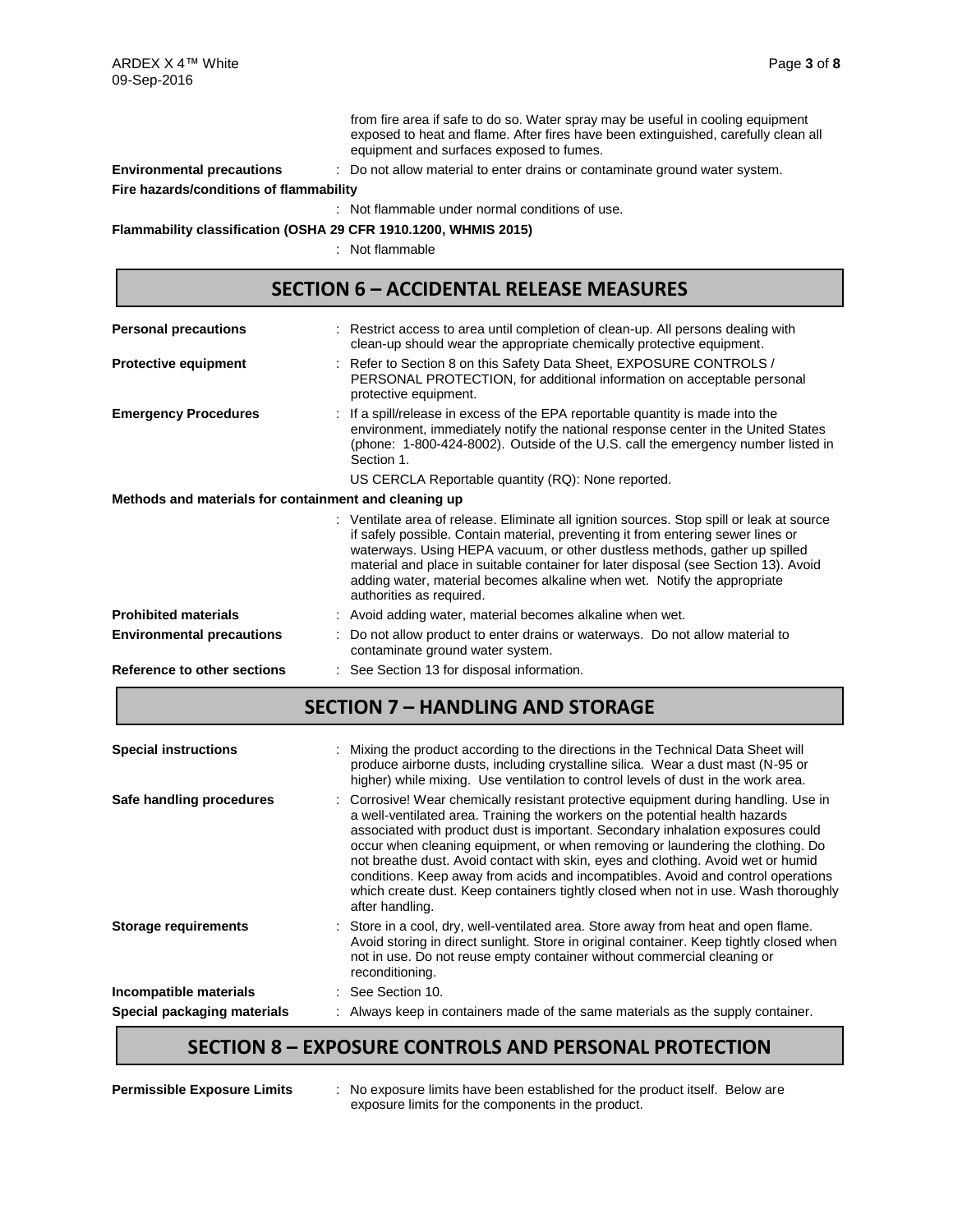| <b>Threshold Limit Values</b> |            | <b>ACGIH TLV</b>                                                                      | <b>OSHA PEL</b> |                                                                      |             |
|-------------------------------|------------|---------------------------------------------------------------------------------------|-----------------|----------------------------------------------------------------------|-------------|
| for the Ingredients           | CAS#       | <b>TWA</b>                                                                            | <b>STEL</b>     | <b>PEL</b>                                                           | <b>STEL</b> |
| Portland cement               | 65997-15-1 | 1 mg/m $3$<br>(respirable,<br>no asbestos<br>and<br>$< 1\%$<br>crystalline<br>silica) | N/Av            | 15 mg/m <sup>3</sup><br>(Total dust);<br>5 mg/ $m^3$<br>(respirable) | N/Av        |
| Crystalline silica, quartz    | 14808-60-7 | $0.025 \,\mathrm{mg/m3}$<br>(respirable<br>fraction)                                  | N/Av            | $0.05$ mg/m <sup>3</sup><br>(respirable)<br>(final rule<br>limit)    | N/Av        |
| Vinyl acetate copolymer       | 24937-78-8 | 10 mg/m <sup>3</sup><br>(Total dust);<br>3 mg/ $m3$<br>(respirable)                   | N/Av            | 15 mg/m $3$<br>(Total dust);<br>5 mg/ $m3$<br>(respirable)           | N/Av        |

| <b>Engineering Controls</b>          | : Use general or local exhaust ventilation to maintain air concentrations below<br>recommended exposure limits. Ventilation should effectively remove and prevent<br>buildup of any dust generated from the handling of this product. |
|--------------------------------------|---------------------------------------------------------------------------------------------------------------------------------------------------------------------------------------------------------------------------------------|
| <b>Personal Protection Equipment</b> |                                                                                                                                                                                                                                       |
| Eye / face protection                | : Safety glasses or chemical goggles must be worn when using this product.<br>Additionally, a face shield is recommended if splashing is possible.                                                                                    |
| <b>Skin protection</b>               | : Wear chemical resistant protective clothing and impervious gloves. Glove materials<br>such as nitrile rubber or Viton (fluorocarbon rubber) are recommended.                                                                        |
| <b>Body protection</b>               | : Where extensive exposure to product is possible, use resistant coveralls, apron and<br>boots to prevent contact.                                                                                                                    |
| <b>Respiratory protection</b>        | : If work process generates excessive quantities of dust, or exposures in excess of<br>any PEL, wear an appropriate particulate respirator (dust mask). Mask should be<br>rated at N-95 or higher.                                    |
| Site safety equipment                | : An eyewash station and safety shower should be made available in the immediate<br>working area.                                                                                                                                     |
| General hygiene considerations       | : Avoid contact with eyes, skin and clothing. Do not breathe dust. Do not eat, drink<br>or smoke when using this product. Clean all equipment and clothing at end of each<br>work shift.                                              |

# **SECTION 9 – PHYSICAL AND CHEMICAL PROPERTIES**

| <b>Physical state</b>                                              |   | : solid       | Appearance                                 | : white powder  |
|--------------------------------------------------------------------|---|---------------|--------------------------------------------|-----------------|
| Odor                                                               |   | $:$ No odor   | Odor threshold                             | : $N/Av$        |
| рH                                                                 |   | $: 10 - 12$   | <b>Specific gravity</b>                    | $: 2.7 - 3.1$   |
| <b>Boiling point</b>                                               |   | : N/Ap        | Coefficient of water/oil distribution      | : N/Av          |
| <b>Melting/Freezing point</b>                                      |   | : N/Av        | Solubility in water                        | : $< 55$ g/L    |
| Vapor pressure (mm Hg @ 20°C / 68°F)                               |   | : N/Av        | Evaporation rate ( $n$ -Butyl acetate = 1) | : N/Ap          |
| Vapor density $(Air = 1)$                                          |   | : N/Av        | Volatiles (% by weight)                    | : N/Av          |
| Volatile organic compounds (VOCs)                                  | ÷ | $0$ g/L       |                                            |                 |
| Particle size                                                      |   | : N/Av        | <b>Flammability classification</b>         | : Not flammable |
| <b>Flash point</b>                                                 |   | : $N/Av$      | Lower flammable limit (% by vol)           | : Not available |
| Flash point method                                                 |   | : $N/Av$      | Upper flammable limit (% by vol)           | : Not available |
| <b>Auto-ignition temperature</b>                                   |   | : $N/Av$      | <b>Decomposition temperature</b>           | : Not available |
| <b>Viscosity</b>                                                   |   | Not available | <b>Oxidizing properties</b>                | : Not available |
| Evalogian data: Cancificity to moobanical impost Letatio discharge |   |               |                                            |                 |

**Explosion data: Sensitivity to mechanical impact / static discharge**

**:** Not expected to be sensitive to mechanical impact or static discharge.

# **SECTION 10 – REACTIVITY AND STABILITY INFORMATION**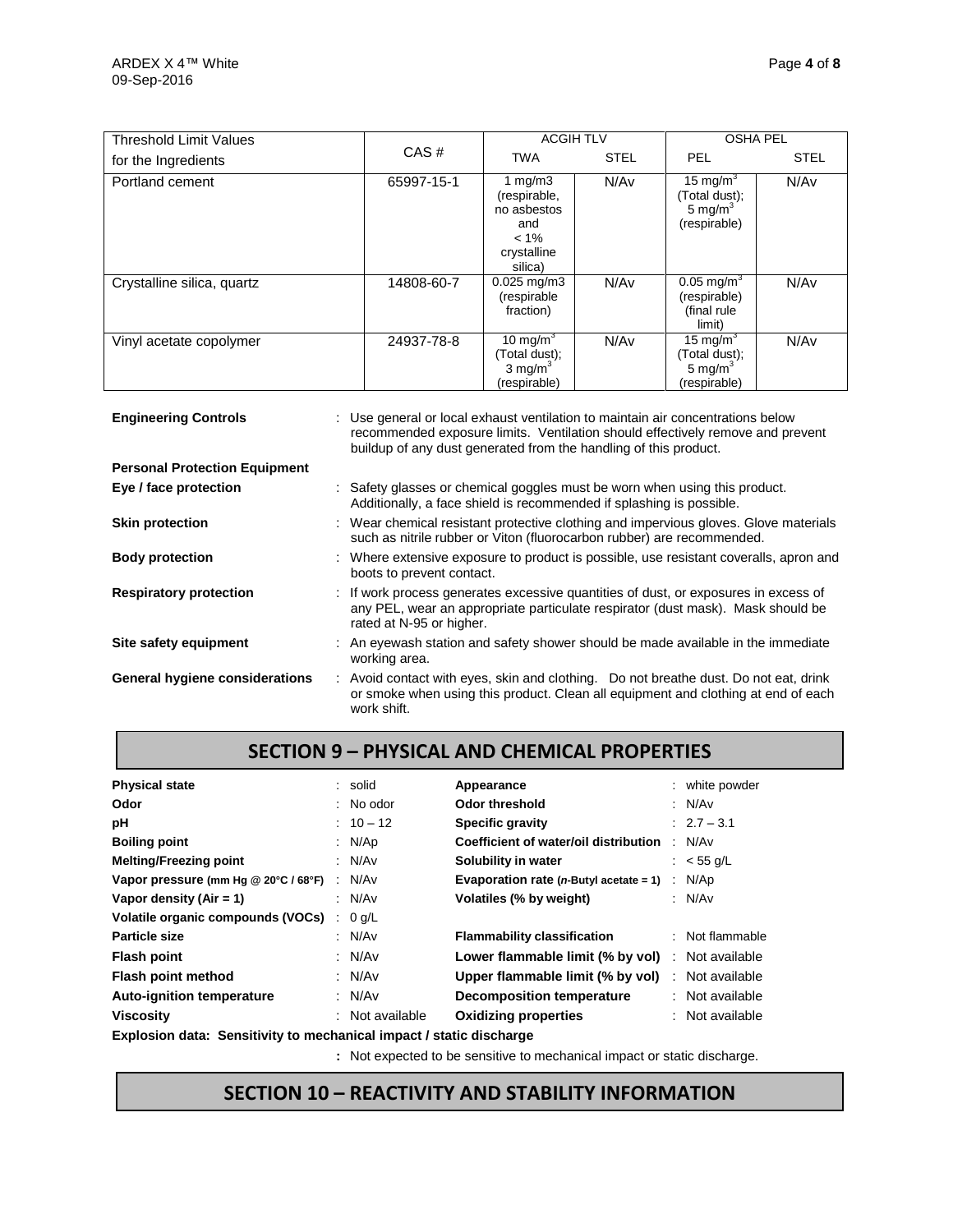| Reactivity                             | : Contact with water may cause hydration and formation of caustic calcium<br>hydroxide. |  |  |  |  |
|----------------------------------------|-----------------------------------------------------------------------------------------|--|--|--|--|
| <b>Stability</b>                       | : Stable under the recommended storage and handling conditions prescribed.              |  |  |  |  |
| <b>Hazardous reactions</b>             | : Hazardous polymerization does not occur.                                              |  |  |  |  |
| <b>Conditions to avoid</b>             | : High temperatures.                                                                    |  |  |  |  |
| Materials to avoid and incompatability |                                                                                         |  |  |  |  |
|                                        | Oxidizing agents.                                                                       |  |  |  |  |

**Hazardous decomposition products**

: None known, refer to hazardous combustion products in Section 5.

## **SECTION 11 – TOXICOLOGICAL INFORMATION**

| <b>Routes of exposure</b>                                  | <i>Inhalation:</i> YES | Skin Absorption: NO Skin and Eyes: Yes Ingestion: YES                                                                                                                                                                                                       |
|------------------------------------------------------------|------------------------|-------------------------------------------------------------------------------------------------------------------------------------------------------------------------------------------------------------------------------------------------------------|
| <b>Symptoms of exposure</b>                                | : See Section 4.       |                                                                                                                                                                                                                                                             |
| <b>Calculated Acute Toxicity Estimates for the Product</b> |                        |                                                                                                                                                                                                                                                             |
| Inhalation                                                 | : Not Available        |                                                                                                                                                                                                                                                             |
| Oral                                                       | : Not Available        |                                                                                                                                                                                                                                                             |
| Dermal                                                     | : Not Available        |                                                                                                                                                                                                                                                             |
| <b>Toxicological data</b>                                  | acute toxicity data.   | : There are insufficient data for estimating the product's acute toxicity. Several<br>components become caustic in the presence of water, and therefore should not be<br>inhaled, ingested, or allowed to contact skin. See below for individual ingredient |

| <b>Acute Toxicity Parameters</b> | CAS#       | LC50, Inhalation | LD50, Oral | LD50, Dermal  |
|----------------------------------|------------|------------------|------------|---------------|
| for the Ingredients              |            | mg/L, Rat, 4 hr  | mg/kg, rat | mg/kg, rabbit |
| Portland cement                  | 65997-15-1 | N/Av             | N/Av       | N/Av          |
| Crystalline silica, quartz       | 14808-60-7 | N/Av             | N/Av       | N/Av          |
| Vinyl acetate copolymer          | 24937-78-8 | N/Av             | > 1.000    | N/Av          |

| Skin corrosion or irritation                             | $\therefore$ Causes skin corrosion when wet.                                                                                                                                                                                                                                                           |  |  |  |  |
|----------------------------------------------------------|--------------------------------------------------------------------------------------------------------------------------------------------------------------------------------------------------------------------------------------------------------------------------------------------------------|--|--|--|--|
| Serious eye damage / eye irritation:                     | Causes eye burns. May cause blindness.                                                                                                                                                                                                                                                                 |  |  |  |  |
| Respiratory or skin sensitization                        | Portland cement may cause an allergic skin reaction, in hypersensitive individuals<br>possibly due to trace amounts of chromium.                                                                                                                                                                       |  |  |  |  |
| Germ cell mutagenicity                                   | : None known.                                                                                                                                                                                                                                                                                          |  |  |  |  |
| <b>Carcinogenic status</b>                               | : This product contains Crystalline silica. Crystalline silica (respirable size) is<br>classified as carcinogenic by inhalation by IARC (Group 1), ACGIH (Group A2),<br>NTP (Group 1) and OSHA (OSHA Select carcinogen). No other components are<br>listed as carcinogens by ACGIH, IARC, OSHA or NTP. |  |  |  |  |
| <b>Reproductive toxicity</b>                             | : None known.                                                                                                                                                                                                                                                                                          |  |  |  |  |
| <b>Specific Target Organ Toxicity, Single Exposure</b>   |                                                                                                                                                                                                                                                                                                        |  |  |  |  |
|                                                          | : May cause respiratory irritation.                                                                                                                                                                                                                                                                    |  |  |  |  |
| <b>Specific Target Organ Toxicity, Repeated Exposure</b> |                                                                                                                                                                                                                                                                                                        |  |  |  |  |
|                                                          | : May cause lung damage upon repeated or prolonged exposure.                                                                                                                                                                                                                                           |  |  |  |  |
| <b>Aspiration hazard</b>                                 | : None known.                                                                                                                                                                                                                                                                                          |  |  |  |  |
| <b>Additional information</b>                            | : N/Av                                                                                                                                                                                                                                                                                                 |  |  |  |  |

# **SECTION 12 – ECOLOGICAL INFORMATION**

| <b>Environmental effects</b> | : The product should not be allowed to enter drains or water courses, or be<br>deposited where it can affect ground or surface waters. |
|------------------------------|----------------------------------------------------------------------------------------------------------------------------------------|
| Ecotoxicological             | : No data is available on the product itself.                                                                                          |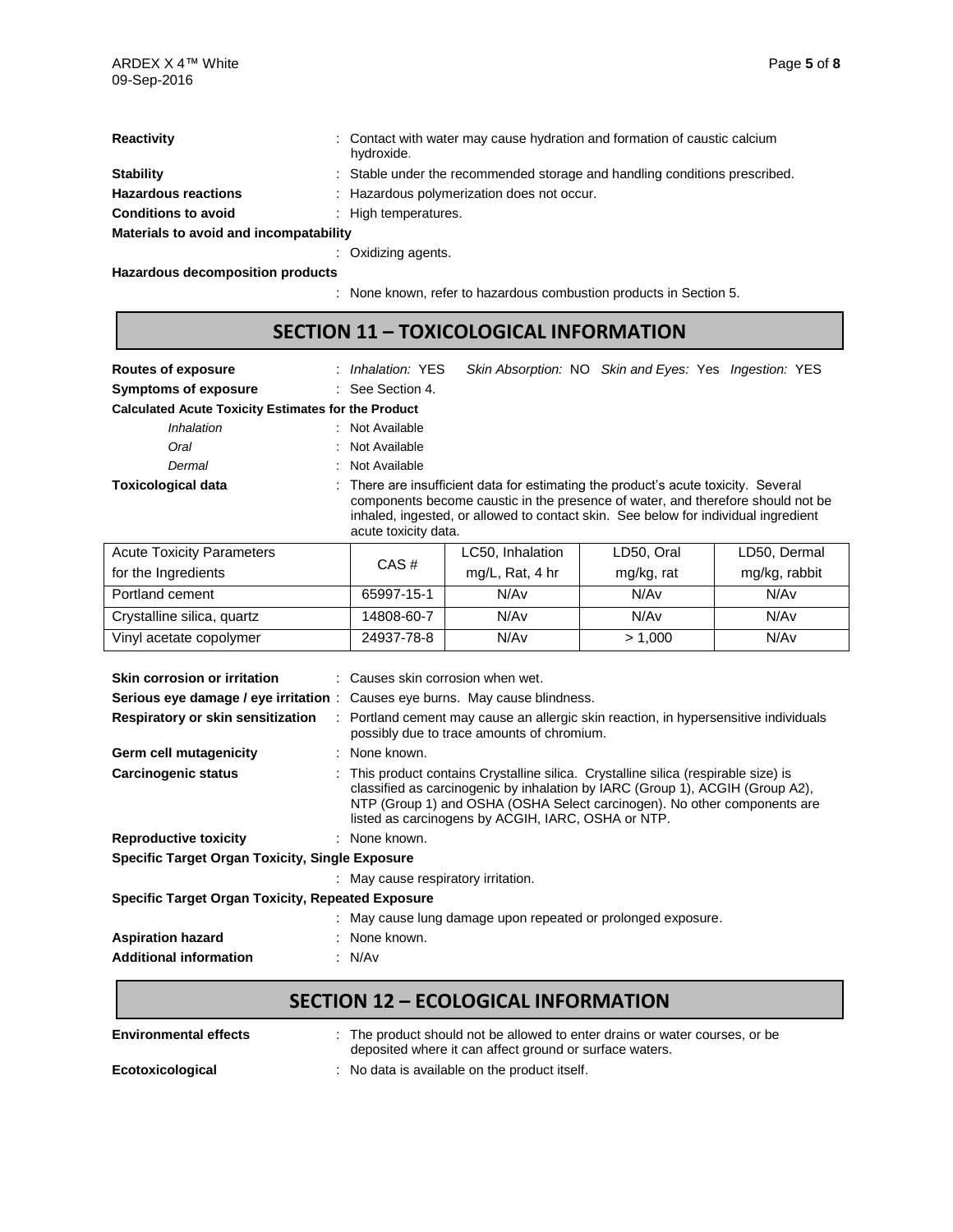| <b>Ecotoxicity</b>                                  | : No data available. |
|-----------------------------------------------------|----------------------|
| <b>Biodegradability</b>                             | : No data available. |
| <b>Bioaccumulative potential</b>                    | : No data available. |
| <b>Mobility in soil</b>                             | : No data available. |
| <b>PBT and vPvB assessment</b> : No data available. |                      |
| Other adverse effects                               | : No data available. |

## **SECTION 13 – DISPOSAL CONSIDERATION**

| <b>Handling for disposal</b> | : Handle waste according to recommendations in Section 7.                                                                                                                                                                                                                                                                                                                                        |
|------------------------------|--------------------------------------------------------------------------------------------------------------------------------------------------------------------------------------------------------------------------------------------------------------------------------------------------------------------------------------------------------------------------------------------------|
| Methods of disposal          | : You must test your waste using methods described in 40 CFR Part 261 to<br>determine if it meets applicable definitions of hazardous wastes. Dispose in<br>accordance with all applicable federal, state, provincial and local regulations.<br>Contact your local, state, provincial or federal environmental agency for specific<br>rules.                                                     |
| Packaging                    | : Handle contaminated packaging in the same manner as the product.                                                                                                                                                                                                                                                                                                                               |
| <b>RCRA</b>                  | : If this product, as supplied, becomes a waste in the United States, it may meet the<br>criteria of a hazardous waste as defined under RCRA, Title 40 CFR 261. It is the<br>responsibility of the waste generator to determine the proper waste identification<br>and disposal method. For disposal of unused or waste material, check with local,<br>state and federal environmental agencies. |

### **SECTION 14 – TRANSPORTATION INFORMATION**

| Regulatory<br>Information                                    | UN<br><b>Number</b> | <b>Shipping Name</b>                                                    | Class       | <b>Packing</b><br>Group | Label       |
|--------------------------------------------------------------|---------------------|-------------------------------------------------------------------------|-------------|-------------------------|-------------|
| <b>TDG</b>                                                   | <b>None</b>         | This product is not regulated according to Canadian<br>TDG regulations. | <b>None</b> | <b>None</b>             | <b>None</b> |
| <b>TDG</b><br><b>Additional</b><br>Information               | <b>None</b>         |                                                                         |             |                         |             |
| 49 CFR/DOT                                                   | <b>None</b>         | This product is not regulated according to US DOT<br>regulations.       | <b>None</b> | <b>None</b>             | <b>None</b> |
| <b>49 CFR/DOT</b><br><b>Additional</b><br><b>Information</b> | <b>None</b>         |                                                                         |             |                         |             |
|                                                              |                     |                                                                         |             |                         |             |

## **SECTION 15 – REGULATORY INFORMATION**

#### **Canadian Information:**

This product has been classified according to the hazard criteria of the Hazardous Products Regulations (HPR). This SDS contains all of the information required by the HPR.

Canadian Environmental Protection Act (CEPA) information: All ingredients listed appear on either the Domestic Substances List (DSL) or the Non- Domestic Substances List (NDSL).

#### **US Federal Information:**

TSCA: All listed ingredients appear on the Toxic Substances Control Act (TSCA) inventory.

CERCLA Reportable Quantity (RQ) (40 CFR 117.302): None reported.

SARA TITLE III: Sec. 311 and 312, SDS Requirements, 40 CFR 370 Hazard Classes: Immediate (Acute) Health Hazard

Chronic Health Hazard.

Under SARA Sections 311 and 312, the EPA has established threshold quantities for the reporting of hazardous chemicals. The current thresholds are 500 pounds or the threshold planning quantity (TPQ), whichever is lower, for extremely hazardous substances and 10,000 pounds for all other hazardous chemicals.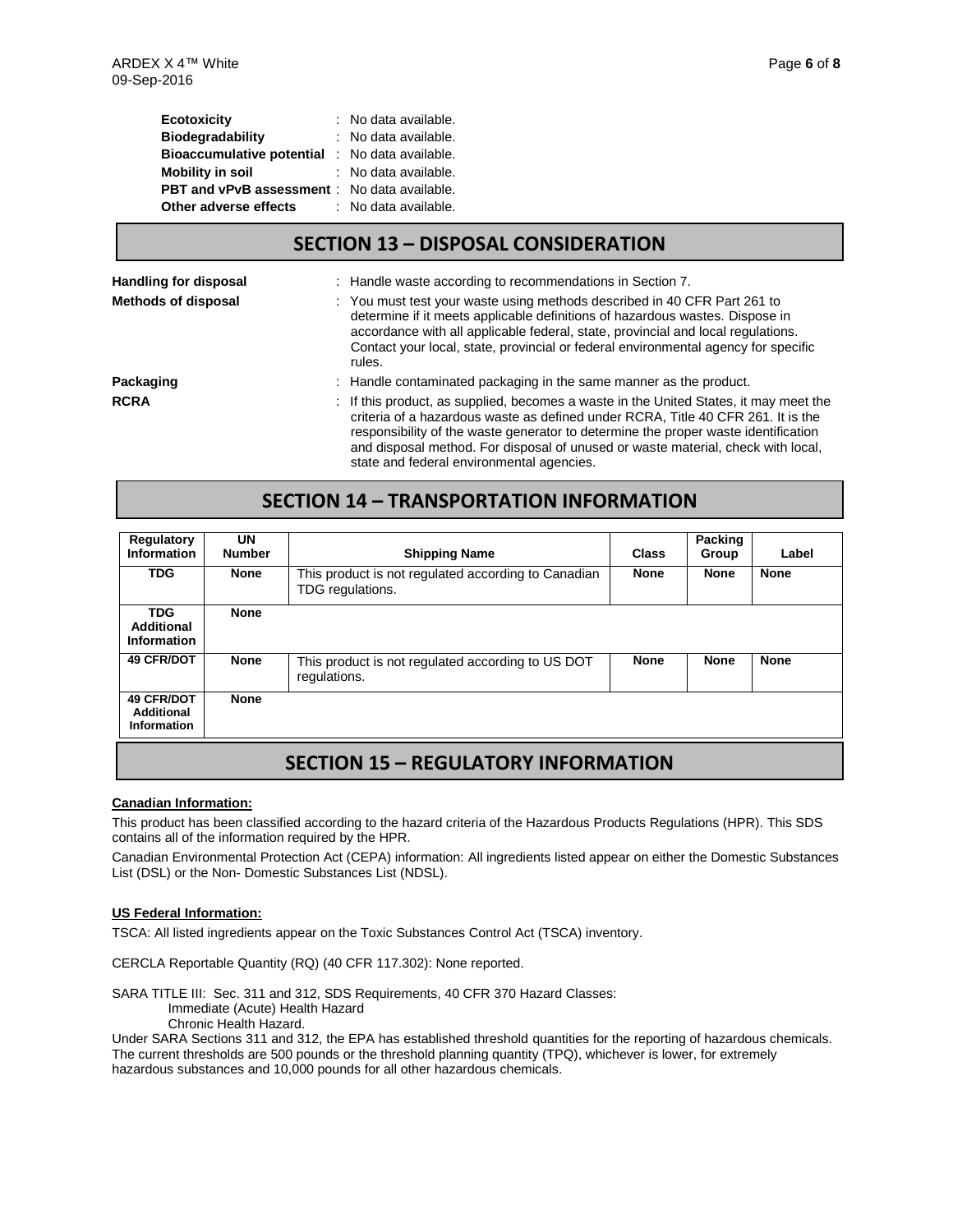SARA TITLE III: Sec. 313, Toxic Chemicals Notification, 40 CFR 372: This material is not subject to SARA notification requirements, since it does not contain any Toxic Chemical constituents above *de minimus* concentrations.

#### U.S. State Right To Know Laws

California Proposition 65: Warning! This product contains a chemical known to the State of California to cause cancer. It contains Crystalline silica, quartz.

Other State Right to Know Laws:

| Ingredient on State RTK Law? | CAS#       | CА | МA         | <b>MN</b> | NJ         | PA  | RI  |
|------------------------------|------------|----|------------|-----------|------------|-----|-----|
| Portland cement              | 65997-15-1 | No | YES        | No        | YES        | YES | YES |
| Crystalline silica, quartz   | 14808-60-7 | No | <b>YES</b> | YFS       | <b>YES</b> | YES | YES |
| Amorphous fumed silica       | 69012-64-2 | No | YES        | No        | YES        | No  | No  |

| <b>SECTION 16 - OTHER INFORMATION</b> |                                                                                                                                                                                                                                                                                                                                                                                                                                                                                                                                                                                                                                                                                                                                                                                                                                                                                                                                                                                                                                                                                                                                                      |  |  |
|---------------------------------------|------------------------------------------------------------------------------------------------------------------------------------------------------------------------------------------------------------------------------------------------------------------------------------------------------------------------------------------------------------------------------------------------------------------------------------------------------------------------------------------------------------------------------------------------------------------------------------------------------------------------------------------------------------------------------------------------------------------------------------------------------------------------------------------------------------------------------------------------------------------------------------------------------------------------------------------------------------------------------------------------------------------------------------------------------------------------------------------------------------------------------------------------------|--|--|
| <b>HMIS Rating</b>                    | : $*$ - Chronic Hazard 0 - Minimal $1 -$ Slight $2 -$ Moderate $3 -$ Serious $4 -$ Severe<br>Health: *3 Flammability 0 Physical Hazard 1 PPE: G<br>Gloves, safety glasses, and dust respirator                                                                                                                                                                                                                                                                                                                                                                                                                                                                                                                                                                                                                                                                                                                                                                                                                                                                                                                                                       |  |  |
| Legend                                | : ACGIH: American Conference of Governmental Industrial Hygienists<br><b>CAS: Chemical Abstract Services</b><br>CERCLA: Comprehensive Environmental Response, Compensation, and Liability<br>Act of 1980<br>CFR: Code of Federal Regulations<br>DOT: Department of Transportation<br>DSL: Domestic Substances List<br>EPA: Environmental Protection Agency<br>GHS: Globally Harmonized System<br><b>HPR: Hazardous Products Regulations</b><br>IARC: International Agency for Research on Cancer<br>Inh: Inhalation<br>N/Av: Not Available<br>N/Ap: Not Applicable<br>NIOSH: National Institute of Occupational Safety and Health<br>NTP: National Toxicology Program<br>OSHA: Occupational Safety and Health Administration<br>PEL: Permissible exposure limit<br>RCRA: Resource Conservation and Recovery Act<br>SARA: Superfund Amendments and Reauthorization Act<br>STEL: Short Term Exposure Limit<br>TDG: Canadian Transportation of Dangerous Goods Act & Regulations<br>TLV: Threshold Limit Values<br><b>TSCA: Toxic Substance Control Act</b><br>TWA: Time Weighted Average<br>WHMIS: Workplace Hazardous Materials Identification System |  |  |

#### **Disclaimer of Liability**

The Information presented herein is supplied as a guide to those who handle or use this product and has been prepared in good faith by technically knowledgeable personnel. It is not intended to be all-inclusive. The manner and conditions of use and handling may involve other and additional considerations. Safe work practices must be employed when working with any materials. It is important that the end user makes a determination regarding the adequacy of the safety procedures employed during the use of this product.

No warranty of any kind is given or implied. ARDEX Engineered Cements will not be liable for any damages, losses, injuries or consequential damages which may result from the use or reliance on any information contained herein.

**Prepared By:** ARDEX Engineered Cements 400 Ardex Park Drive Aliquippa, PA, U.S.A. 15001